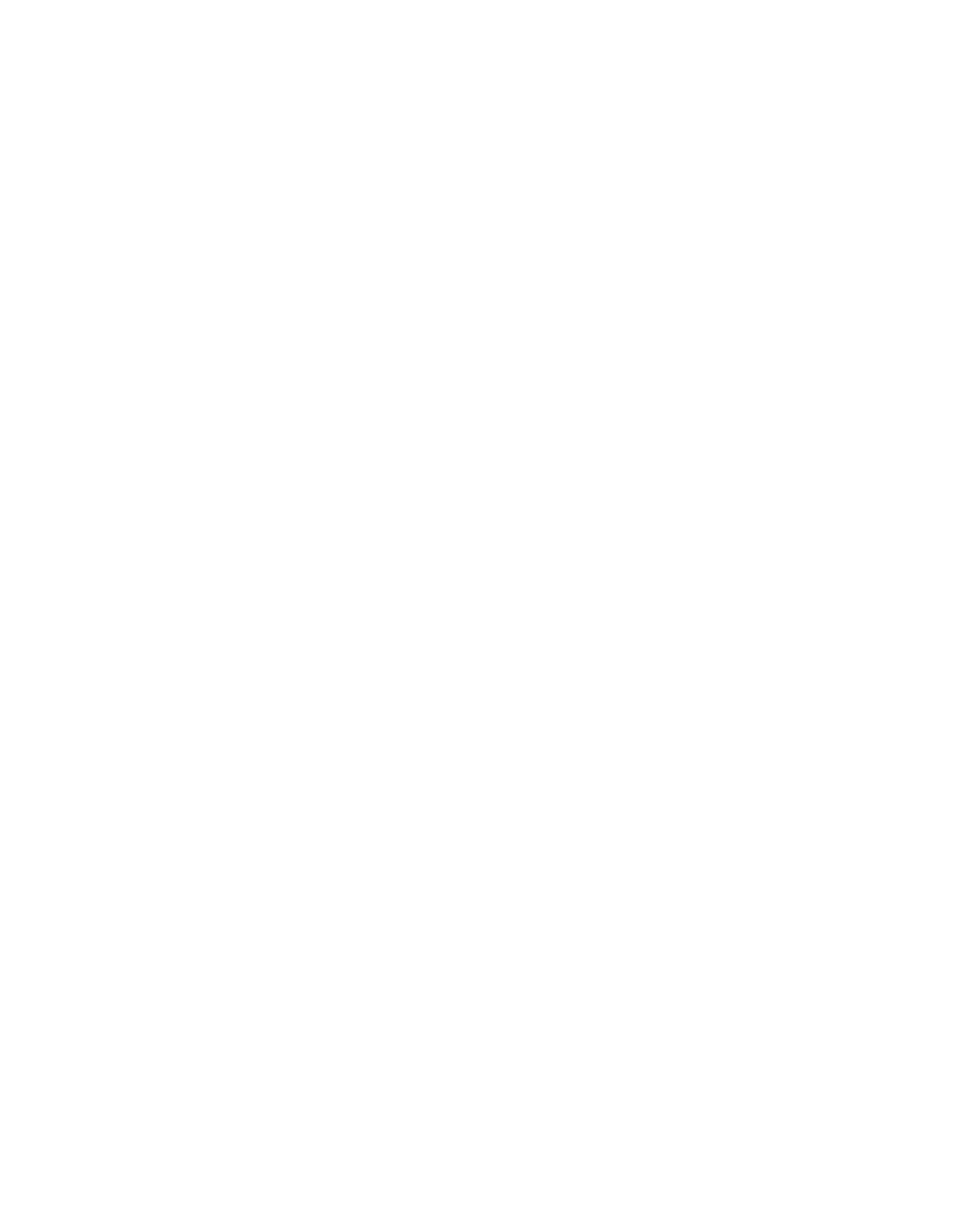## **Shaker Inspiration:** *Five Decades of Fine Craftsmanship*

**By Christian Becksvoort**



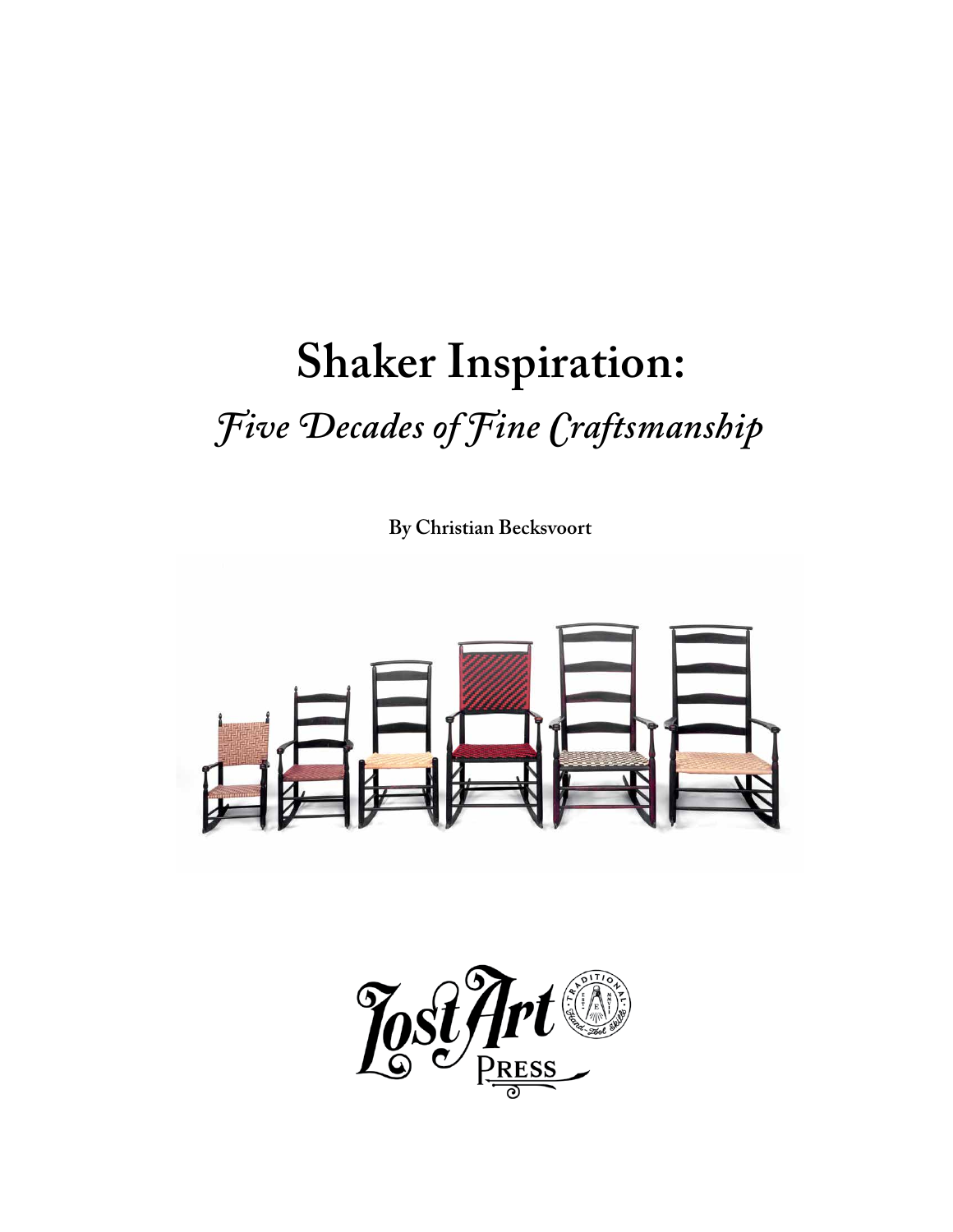

First published by Lost Art Press LLC in 2018 26 Greenbriar Ave., Fort Mitchell, KY, 41017, USA Web: http://lostartpress.com

Title: Shaker Inspiration: Five Decades of Fine Craftsmanship Author: Christian Becksvoort Publisher: Christopher Schwarz Editor: Megan Fitzpatrick Book design and layout: Meghan Bates Illustrator: Jim Richey Distribution: John Hoffman

Copyright © 2018 by Christian Becksvoort. All rights reserved

ISBN: 978-1-7322100-3-5

Second printing.

#### ALL RIGHTS RESERVED

No part of this book may be reproduced in any form or by any electronic or mechanical means including information storage and retrieval systems without permission in writing from the publisher; except by a reviewer, who may quote brief passages in a review.

This book was printed and bound in the United States.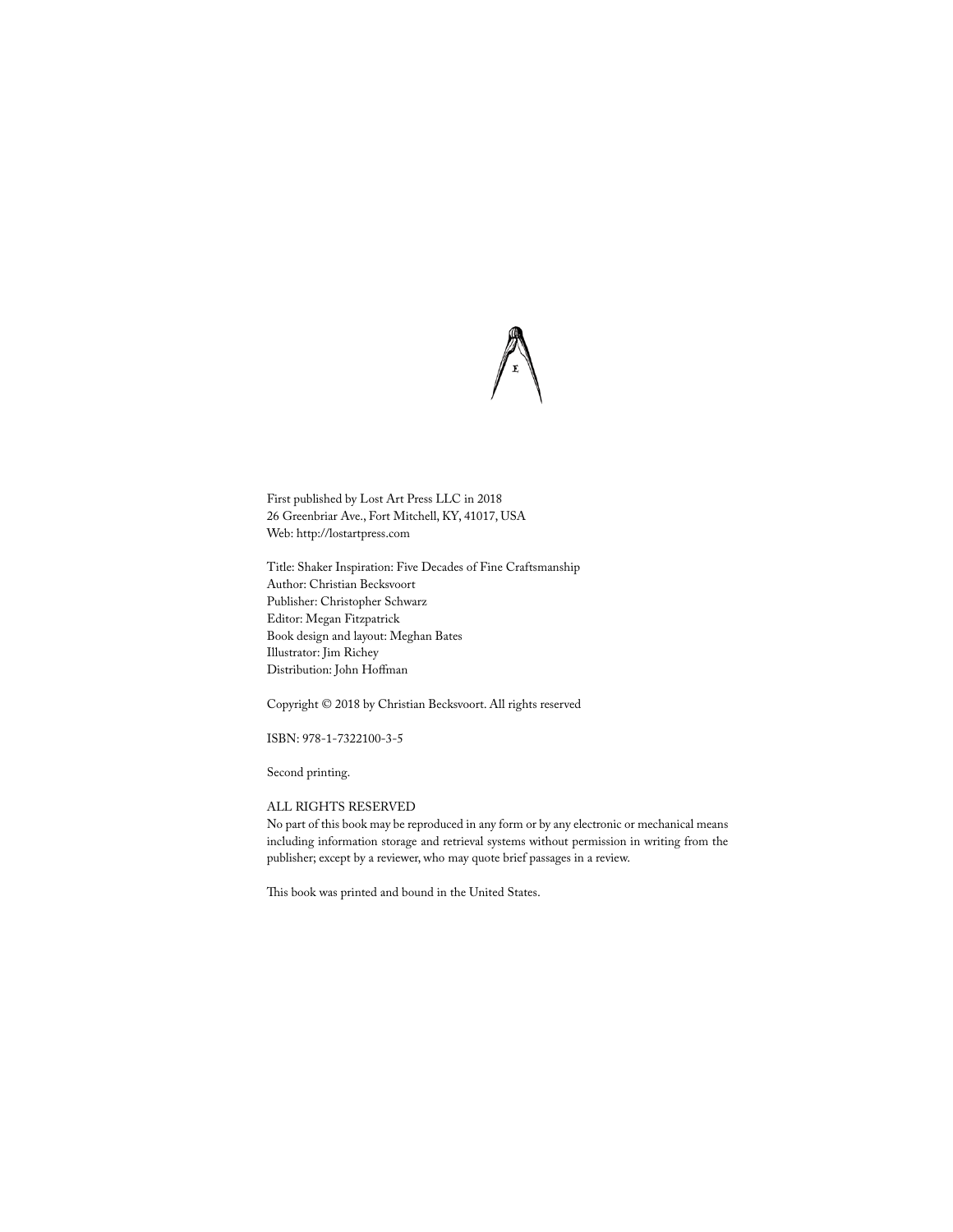### **Acknowledgments**

For the friends and mentors who've helped me along the way: Max, Henry, Smith, Gus, Charlie, Mac, Bernie, Vincent, Alex, Tom, Anissa, David, Nick, Abe, and the Shaker craftsmen from whom I've learned so much.

Photos unless otherwise noted, by Margaret A. Stevens-Becksvoort. Measured drawings by Jim Richey.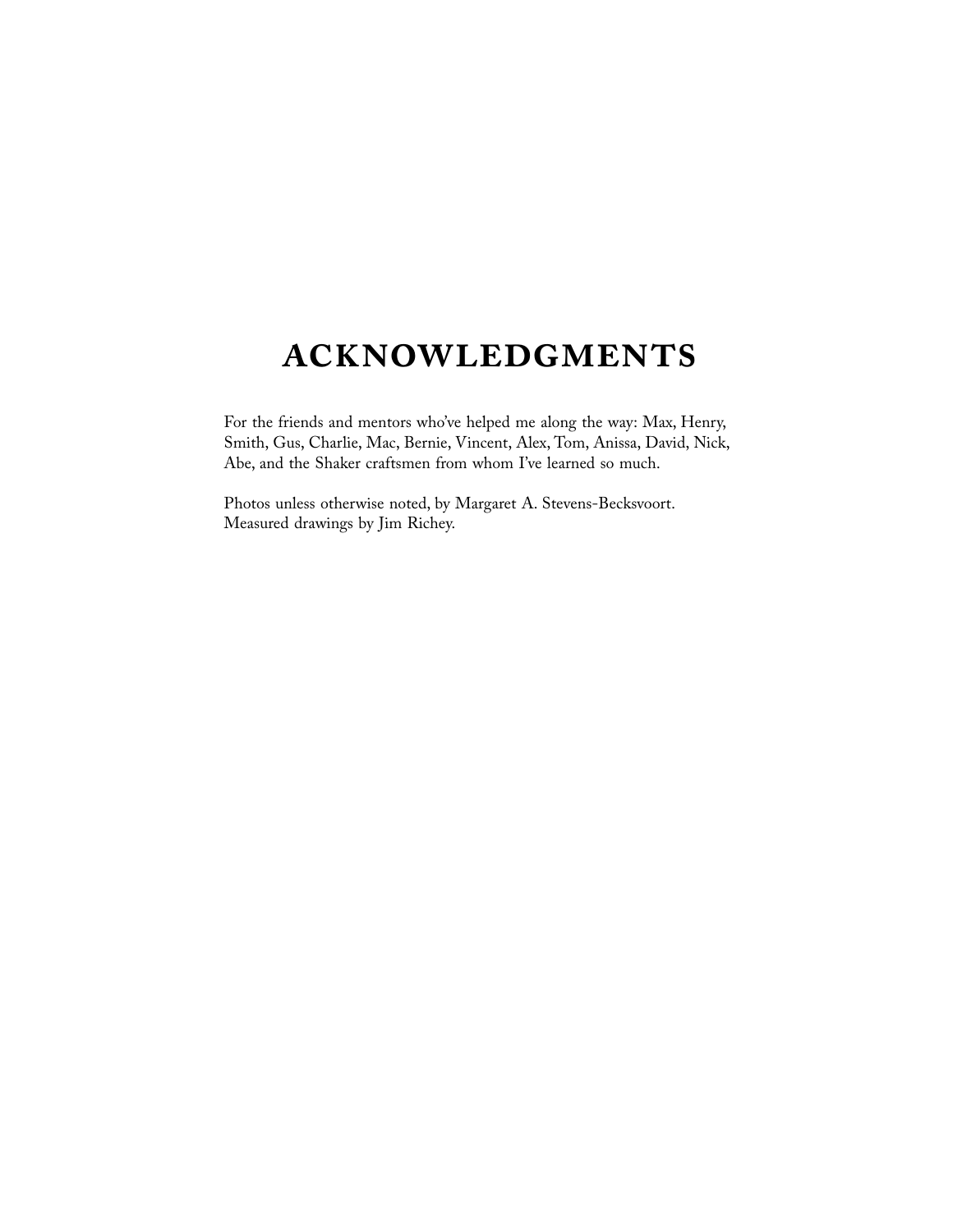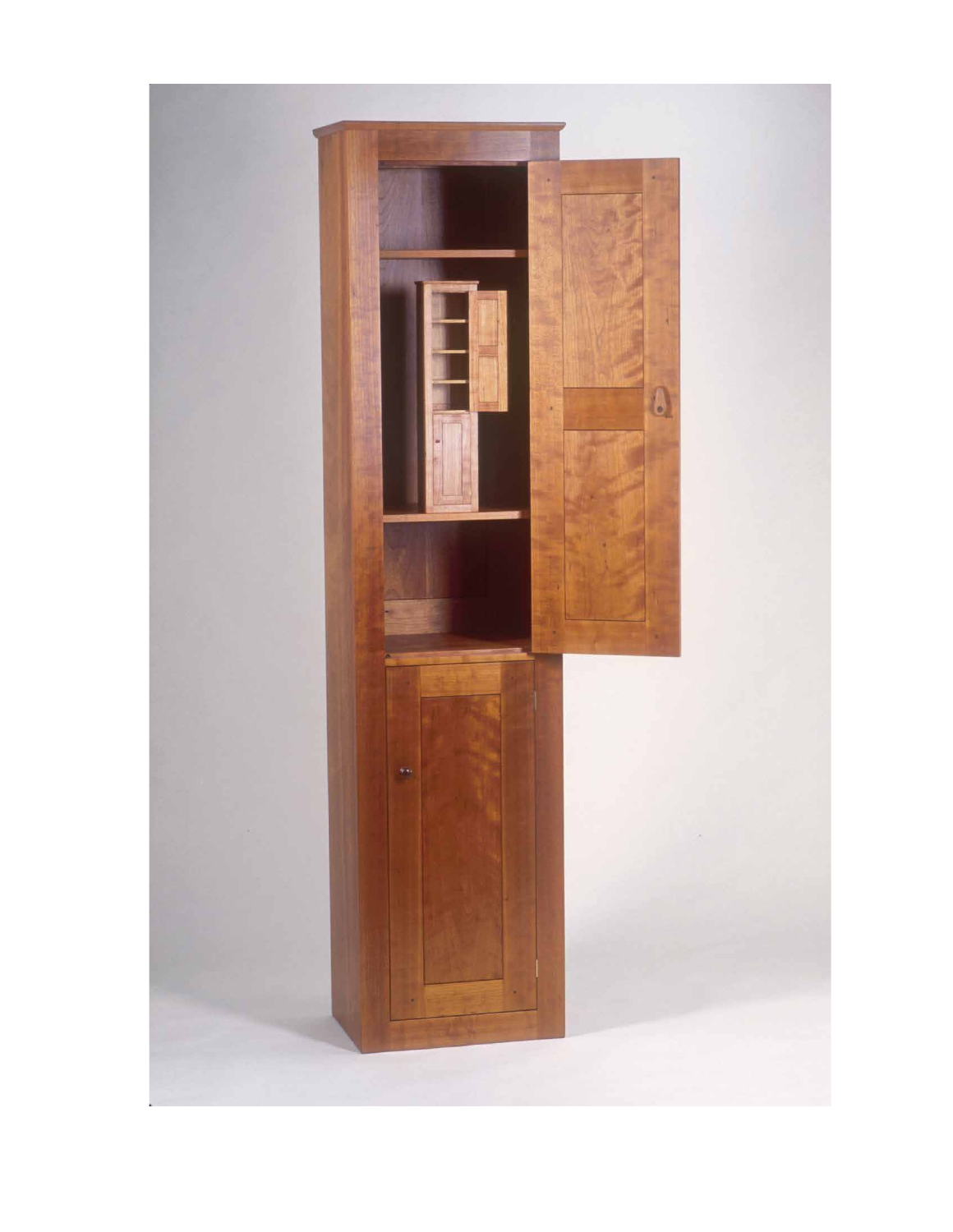### **Table of Contents**

| <b>SECTION I: The Basics</b> |  |
|------------------------------|--|
|                              |  |
|                              |  |
|                              |  |
|                              |  |
|                              |  |

### **SECTION II:** *The Business*

### **SECTION III:** *Inspiration*

|--|--|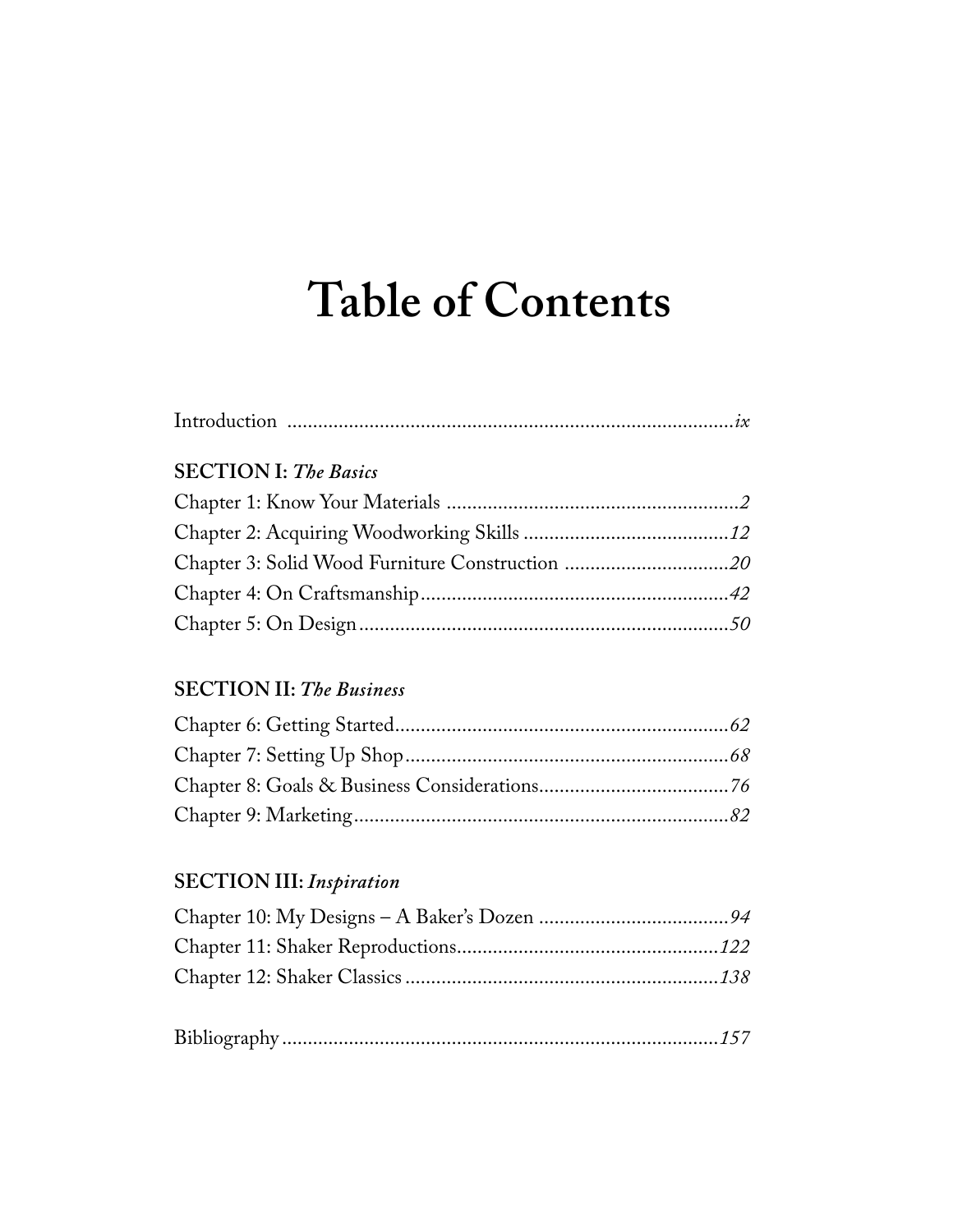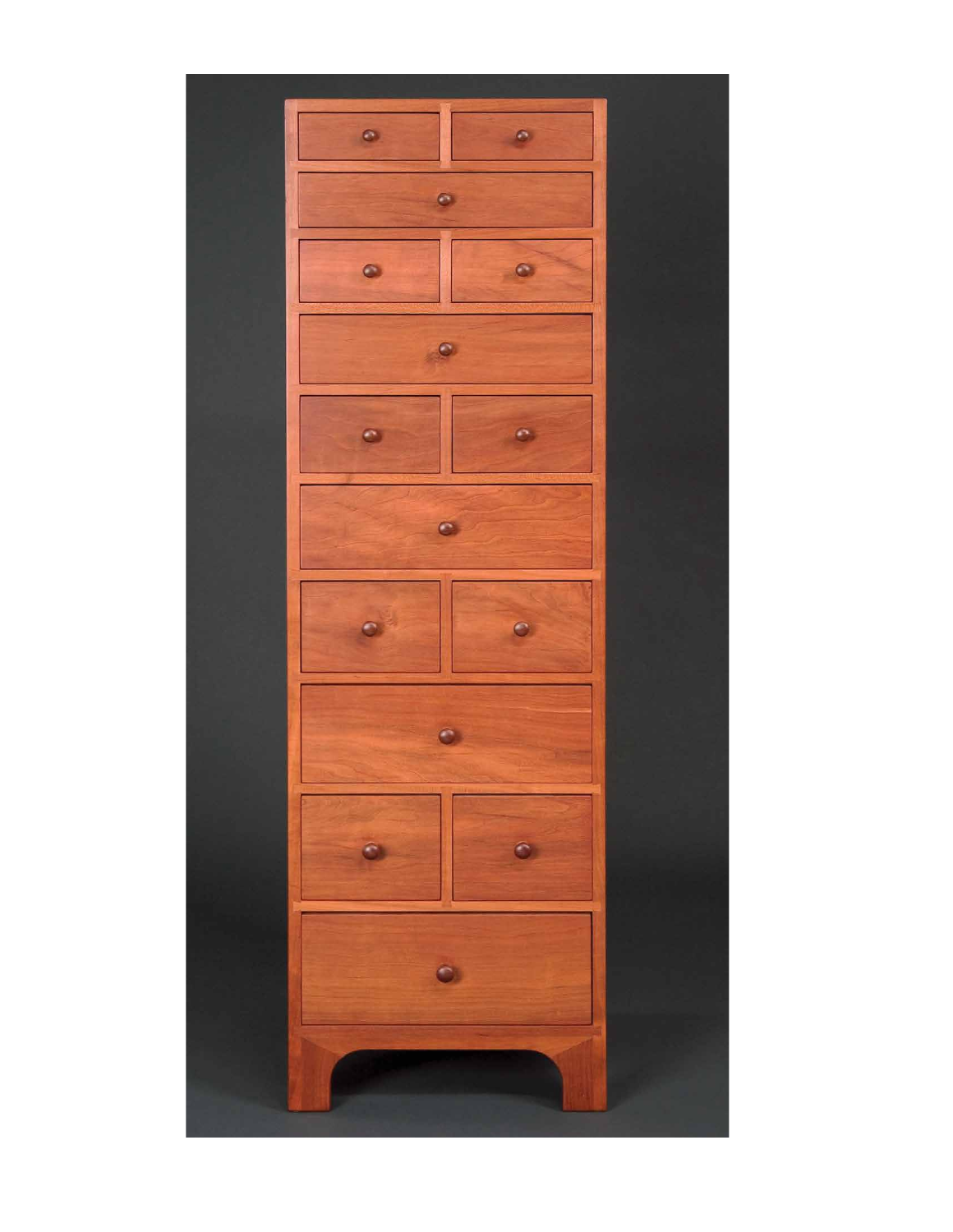### **Introduction**

Opinionated? You bet. Nobody<br>goes through life without form-<br>ing strong likes dislikes and opinions ing strong likes, dislikes and opinions.

Informative? Positive. Again, working at a craft for five decades or more, one acquires skills, knowledge and techniques that want to be shared.

Interesting and inspirational? I hope so. Let me state right here and now, however, that this is not intended to be the definitive last word. Nor is it intended to be a path to woodworking nirvana, nor a silver bullet for your business – and I'm not trying to foist

my inspirations off on you. I am not a marketing specialist, lawyer, financial advisor or PR guru. What follows is just an overview of what has worked for  $me - a$  sharing of my experiences, failures and successes. Feel free to follow your own path. If any of my suggestions motivate or spark your own creativity, all the better.

Rigid? Not. I try to find a balance in my shop, and to suggest other options. I am not an "unplugged" or "silent" woodworker. I can't make a living without machines. Nor am I a power-

tool fanatic. I think that items spit out by CNC machines are useful for mass production, but have nothing to do with craftsmanship. I use hand tools where it shows, and machines where it doesn't. You make your own choices.

Remember what's important to you, your family, your friends, your standards, your idea of "craftsmanship." Remember to volunteer, to give back and to help others.

*Chris Becksvoort, December 2017*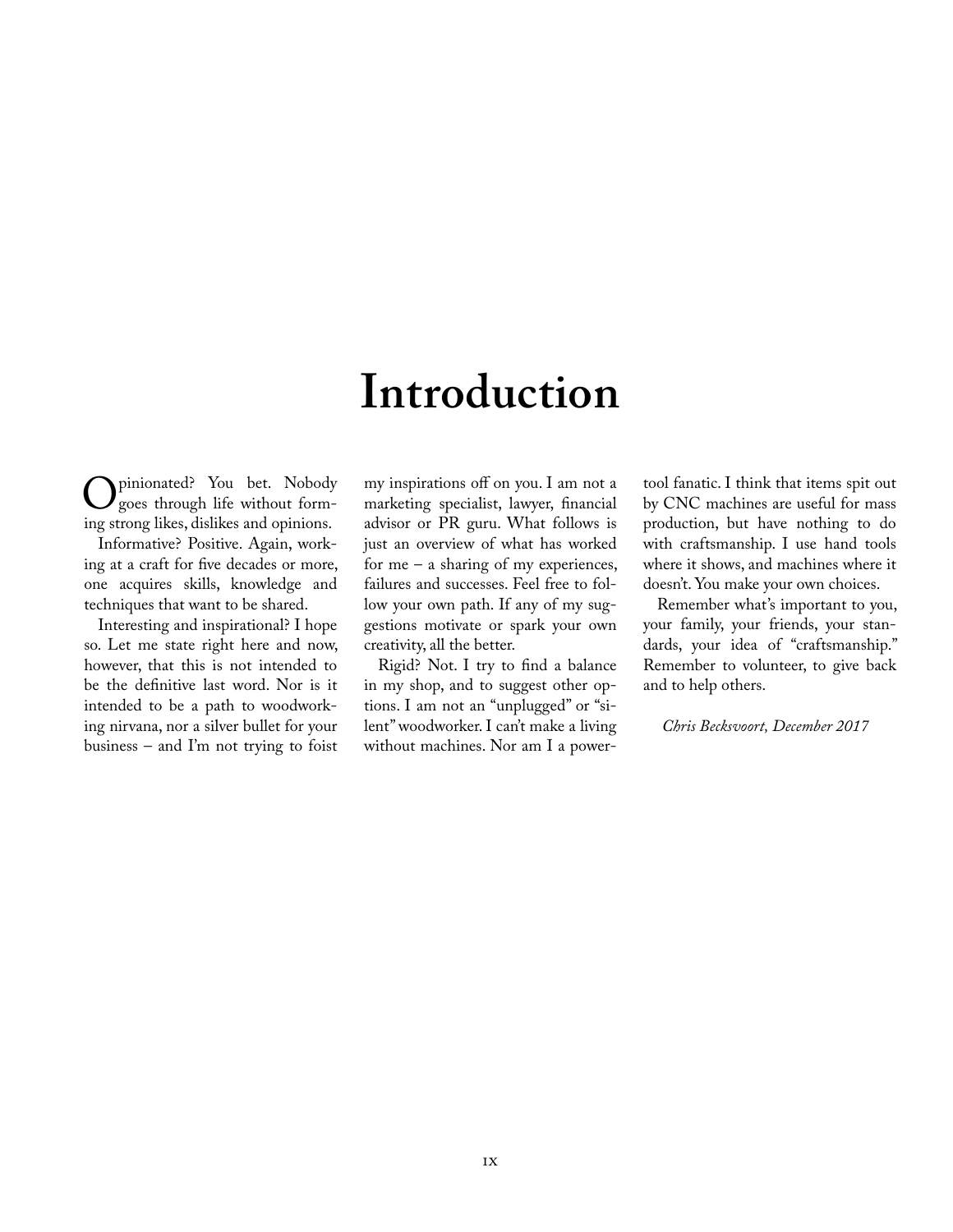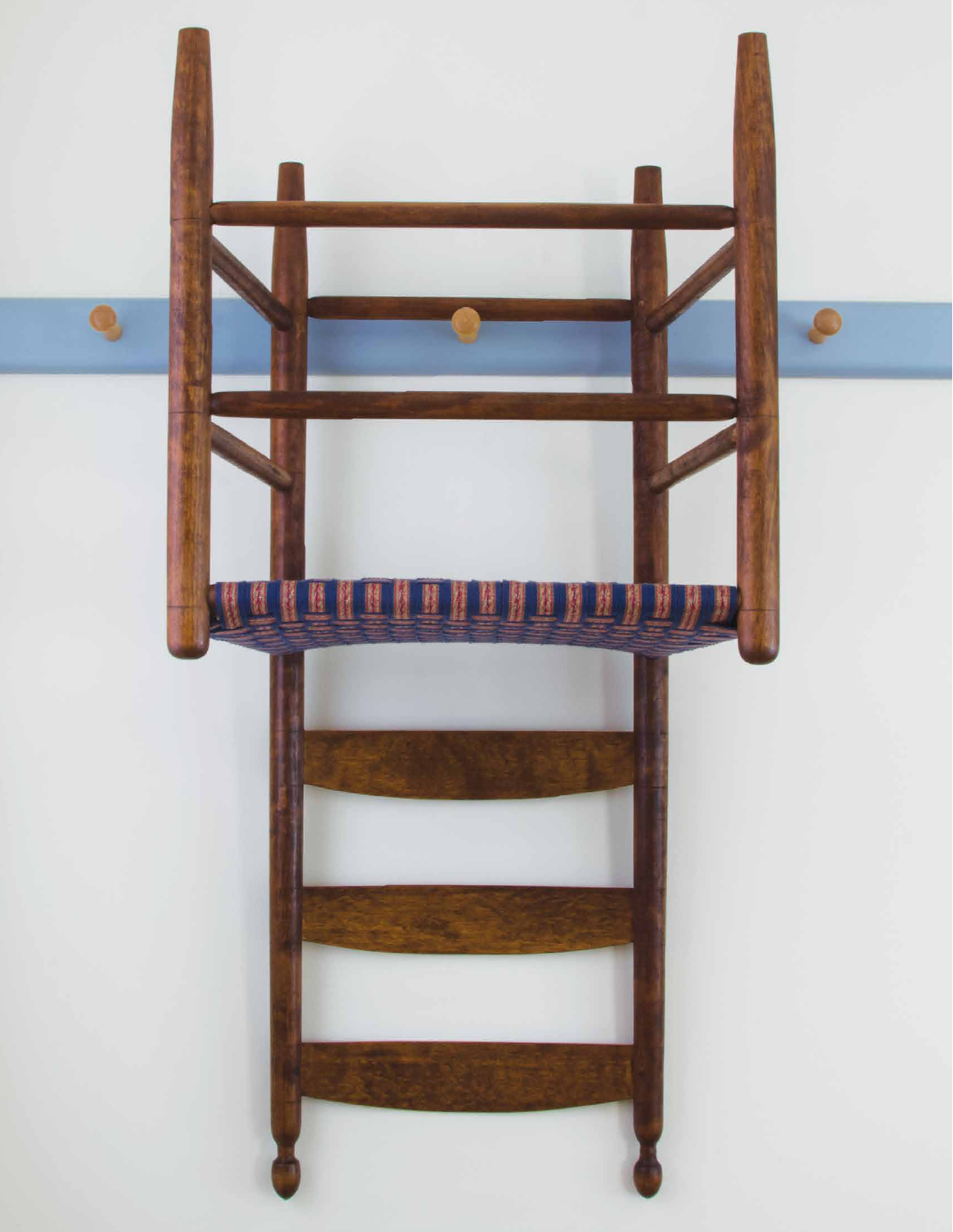# *Chapter 5:*  **On Design**

Sesign is an even more slippery<br>topic than craftsmanship. Back to<br>the dictionary Design: "A plan drawing" the dictionary. Design: "A plan, drawing or concept produced to show the look and function, or workings, of a building, garment, or other object before it is built or made." That's way better than the craftsmanship definition in Chapter 4. Usually, a design starts with an idea or concept. What I'm really trying to uncover here is how to develop an idea, or to put it more plainly, how does one become a designer?

Unless you are distantly related to Leonardo da Vinci, this is going to require a bit of work, education and practice. What, more practice? You bet; nothing comes easy. As I mentioned in Chapter 2, I learned how to read blueprints early on, and followed them meticulously. A lifetime of merely following plans will make you a pretty decent woodworker, but not much of a designer. You've got to give some thought to what you are building, and why it's built this way. Engage mentally with your work. Why is this drawer at the bottom of the cabinet instead of at the top? Question, evaluate, compare.

#### **Function**

The biggest takeaway I've learned from studying, admiring and restoring Shaker furniture is that it is first and foremost functional. "All beauty rests on utility" and "That which in itself has the highest use, possesses the greatest beauty." These Shaker proverbs perfectly state their design ethic, nearly a century before Louis Sullivan declared that "Form ever follows function." These are words that I design by, that have served me well, that I still keep in mind each time a client wants a new piece. From a furniture maker or designer's point of view, that, I think, should be the first and foremost principle of design.

If you're predisposed to add your own ideas, a curve, a flair, a new texture or color, whatever, that's fine – as long as your take doesn't supersede or replace the primary function of the design: to be useful and functional. A chair has to function as a chair. Is that too difficult a concept to grasp? I roll my eyes when I walk into a gallery or student woodworking show and see a table with a slanted top, or a chair with

no seat. "Art furniture" is great, as long as it still meets its primary criterion – to be fully functional as a chair, table, desk or bed. If your idea of whimsy or creativity overwhelms, interferes with or totally obliterates that primary use, then you've crossed a line. Call it sculpture if you're so inclined, but don't call it furniture. It gives us a bad name.

An advertisement I came up with a few years back, and still use on occasion, reads, "Any artist can make something you've never seen before. Very few can create something you'll want to see or use for the rest of your life." To quote the Shakers again, "All beauty that has no foundation in use, soon grows distasteful and needs continuous replacement with something new." In other words, just because it's different doesn't automatically mean it's good or worthwhile. I keep reminding myself not to let my sense of originality overwhelm my sense of purpose. Function is indeed foremost when designing furniture.

#### **Historic Precedents**

One can certainly do worse than to follow or imitate historic pieces when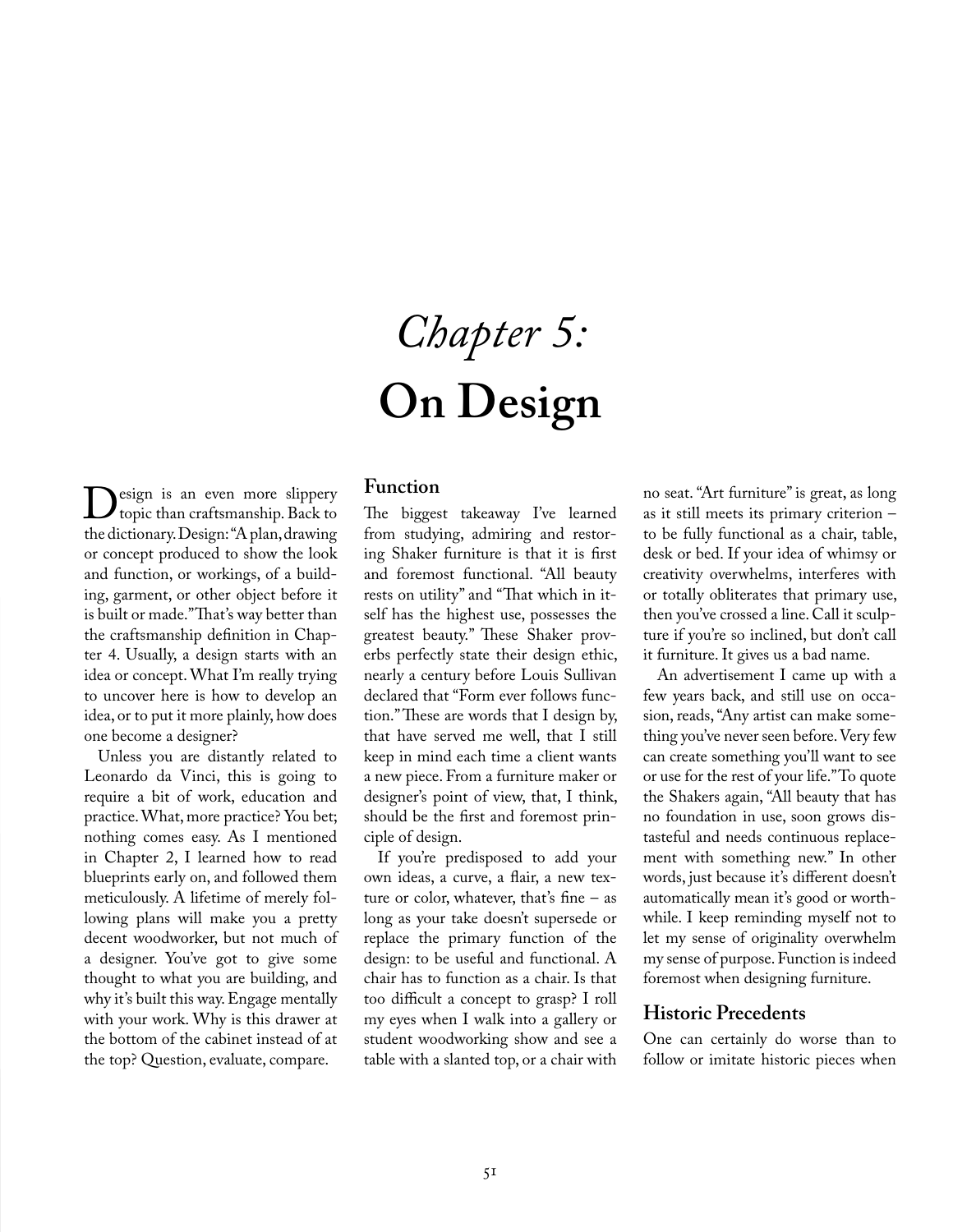

**5-1.** Queen Anne tea table. This is one of my early efforts, which made me appreciate the Shaker style even more.

designing furniture. I think that's how many of us got our start. With an open mind and a willingness to learn, we can gain tremendously from copying existing work. Subtle techniques, profiles, proportions and a different way of observing can all leave impressions on us when copying good or great works from the past. Call it osmosis. Eventually you, too, will be able to discern what makes a great design as opposed to something just ordinary. For example, in one of my previous jobs, I was called upon to make Queen Anne tables and chairs. It took a while to master the technique of creating a cabriole leg. It took even longer to distinguish the subtleties of a really good leg from a ho-hum, or disproportionate leg. Eventually, I got it.

To this day, I have deep respect for the effort, craftsmanship and design that goes into that style of furniture. However, I could never figure out why a chair or table leg would need an eagle claw grasping a cue ball. To put it another way, that style never spoke to me.

Shaker designs, on the other hand,

got my immediate attention. I grew up with Scandinavian furniture in our home. It turns out that in 1927, a Shaker armed rocker found its way to Denmark, where it came to the attention of architect and designer Kaare Klint. While teaching at the Danish Royal Academy of Fine Arts, he had a drawing made of the chair and had students reproduce it. It was 10 years later that Edward Deming Andrews' book "Shaker Furniture: The Craftsmanship of an American Communal Sect" was published, and the Danes discovered the Shakers. The unembellished functionalism clearly struck a chord with them.

Designers such as Børge Mogensen and Hans Wegner were equally influenced by these designs. A Danish delegation actually visited the Hancock Shaker community and returned home impressed by the clean walls of drawers, peg boards and trestle tables. Most historians consider Shaker furniture to be the first modern style furniture. As Hans Wegner noted, "There is much confusion today about what is modern, what is functional, and my hope always is that people will not be drawn to novelty, but will learn to value what is simple and pure in good design. And things should do the job they were designed for. I don't think that's asking too much." Sound familiar?

The Danes took the Shaker design and functionalism to heart, and began producing their version. In the 1960s, they sold it back to us as "Danish Modern."

#### **Evolution of My Designs**

I first became aware of Shaker furniture in college. In an art appreciation class, during an otherwise uneventful slide show, images of Shaker clocks, chairs, cabinets and built-ins made an appearance. I took note and something clicked. A few years later, while working in the Washington, D.C., area, I chanced upon a Shaker exhibit at the Renwick Gallery of what was then called the National Collection of Fine Arts (now the National Museum of American Art). I went back many times, transfixed by the unadorned simplicity. Little did I realize that decades later I would touch, measure and reproduce many of the very pieces I was looking at. I bought, and still treasure, the catalog from that 1973 exhibit.

#### **Design Elements**

Design elements are merely a set of guidelines, principles or standards that designers incorporate when coming up with a new idea. Each style of furniture has its own design elements, or distinctive characteristics, that immediately identify it as "that" style. For example, Arts & Crafts has its exposed and protruding tenons, corner braces and, of course, dark quartersawn oak.

**<sup>5-2.</sup>** Catalog of the Renwick Shaker Exhibit, 1973. This was my first encounter with actual Shaker pieces.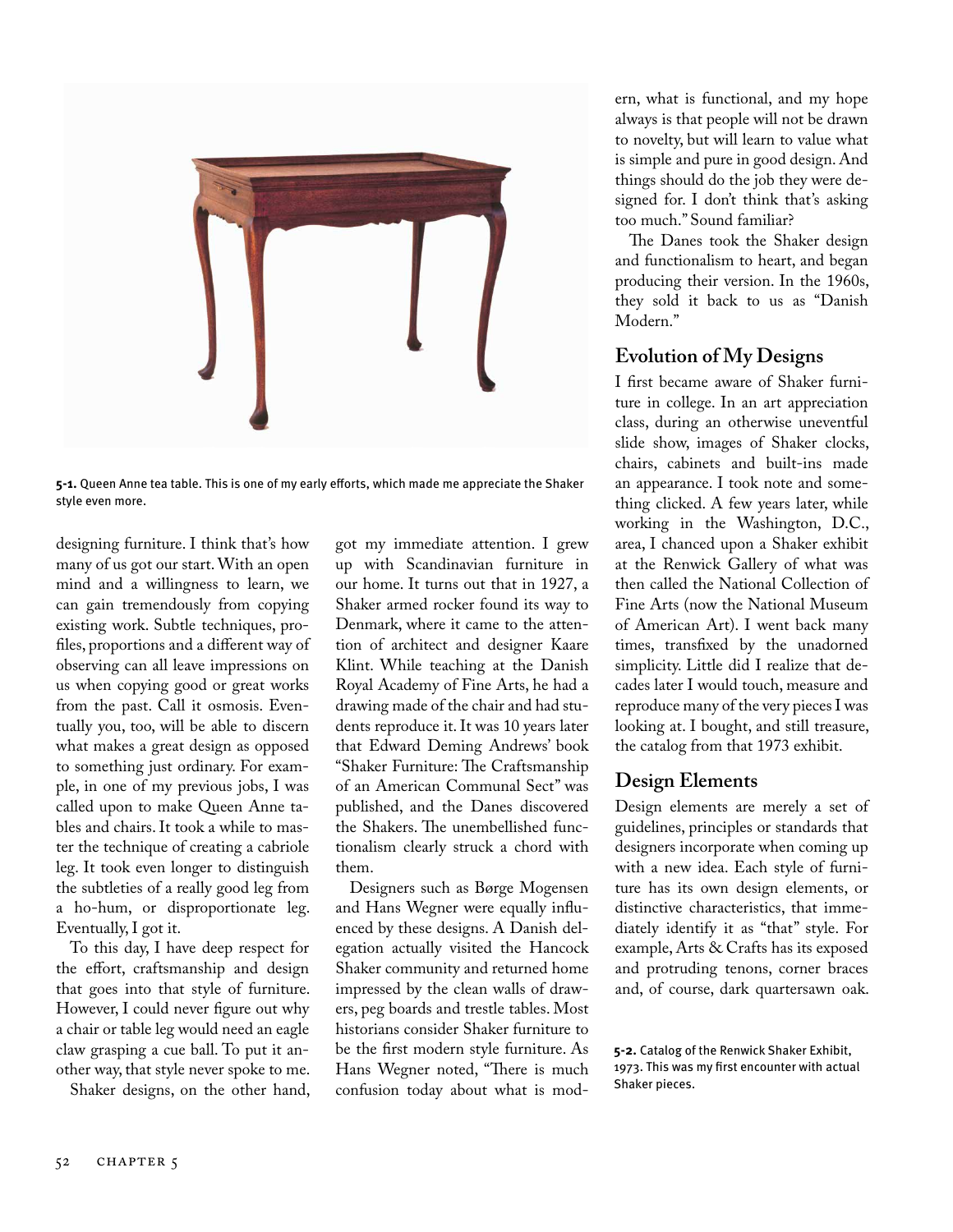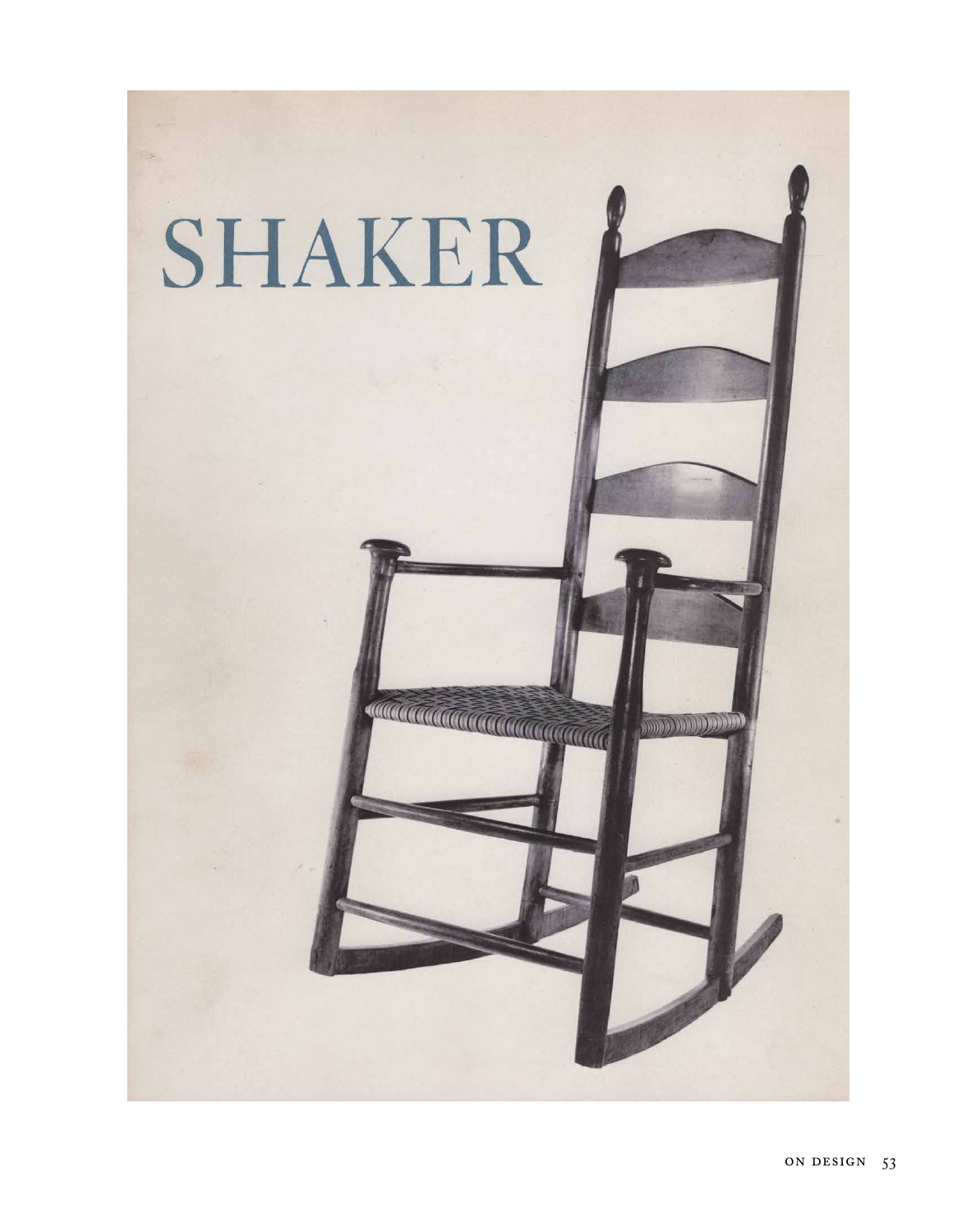

**5-3.** Brainstorm sketches of a potential music stand.

Shaker has its mushroom knobs, unadorned drawers, straight lines and light ladderback chairs. French provincial is dripping with gingerbread, paint and gilding. And Chippendale has the cabriole leg, shell carvings and broken pediments. In working in any of these or other styles long enough, the elements become almost second nature, and part of your vocabulary. The more you study, practice and build, the more it all becomes part of your inherent sense of design.

Many woodworkers and designers start by copying other styles, a great way to learn. Eventually some develop their own vocabulary, or voice. Sam Maloof, for example, was influenced early by Danish Modern, and soon developed his own take, his own style. George Nakashima had deep roots in the Japanese design tradition, and was also influenced by the Shakers, but developed his own distinct design principles.

#### **Brainstorm Designing**

I use what I call "brainstorm designing." When a client wants a new piece, be it a music stand, bench or room divider, I first make a list of requirements outlined by the client. Next, I take time to sketch out whatever comes into my mind. Pages of doodles. Any variation, no matter how wild, far out or impractical, is fair game. After a half-hour, or three or four pages of multitudes of diverse alternatives, I call it quits. Figure 5-3 shows the last page of a music stand brainstorm. Then I start examining, eliminating and combining ideas. Some are so far out in left field as to be worthless. They get tossed. Others have a hint of possibility – a curve or other element that makes them worth a second look. A few may be really close. Then I sketch out five or six possible options to send to the client. Figure 5-4 shows a few refined options for a standing mirror that I sent to customers. They'll either zero in on one design or want a combination of a few elements that they like from one or two others. Then it's back to my drawing board to refine the design. This goes on until both the customer and I are satisfied and in agreement.

On occasion, it may become clear that the client and I are not on the same page. In other words, I won't go beyond my design elements, and they are clearly searching for something different. It may turn out that they want a ball-and-claw foot. I send them to a maker who is well-versed in that style. No need for me to re-invent the wheel. More often than not, however, we come to an agreement on one of my designs, and we get started. Many of my designs have been a direct result of a singular design for a client, Figure 5-5, my signature 15-drawer chest, was such a design. The client, a collector, wanted "something about the size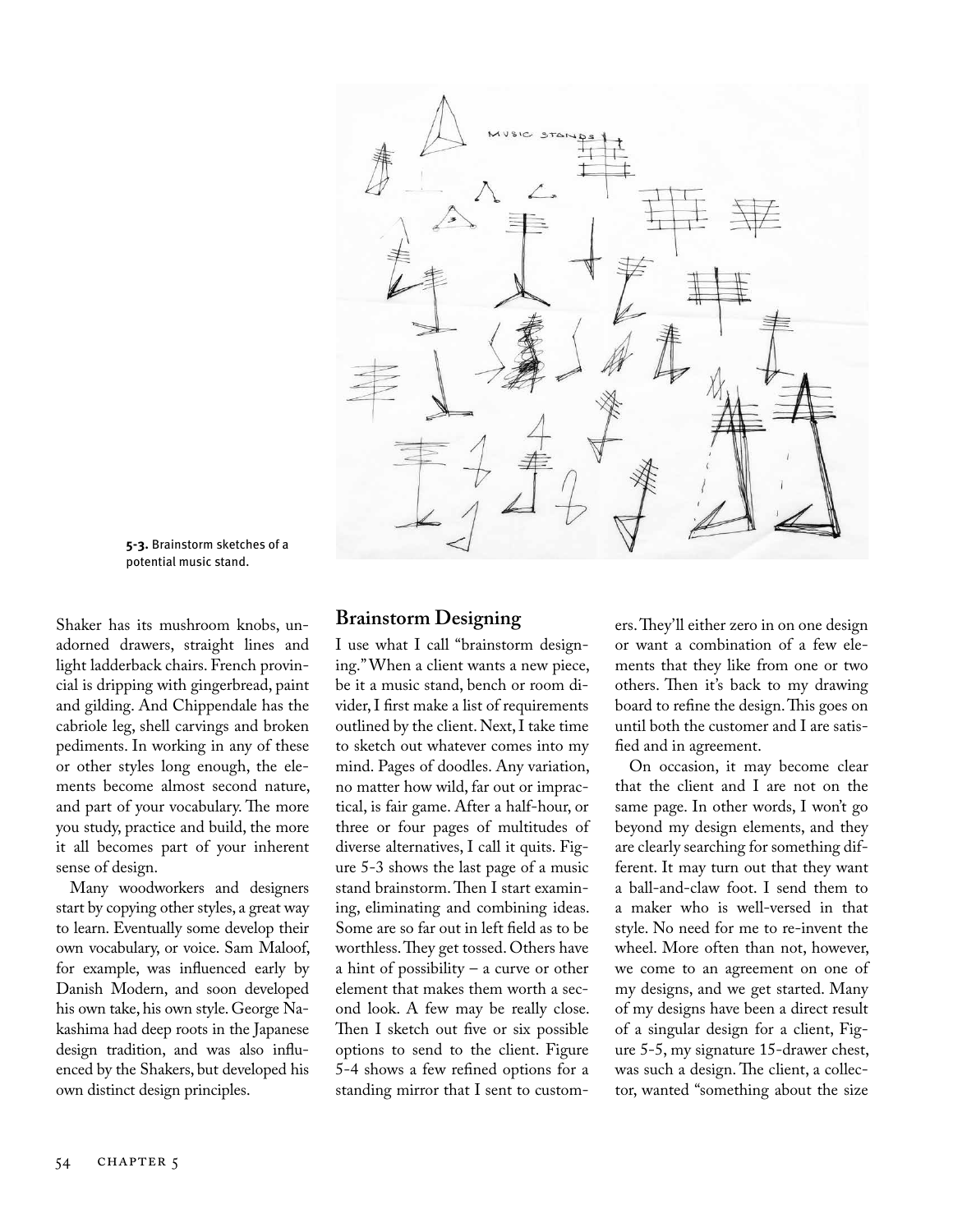

**5-4.** Options for a standing mirror.

of a file cabinet, with lots of different size drawers." That design has been modified over the years, because I try to never build the same piece twice. The dimensions, proportions, layout or method of construction get tweaked each time. It makes my daily routine more interesting, keeps me on my toes and my sense of design fresher.

#### **Design Outlines**

Design outlines (or briefs, as they're sometimes called) are merely a list of requirements that a design must meet to be workable and acceptable. The client above, who wanted "something about the size of a file cabinet, with lots

of different size drawers," knew exactly what he needed, but had no idea what it would look like. That's frequently the case with clients. The more information the client gives me, the easier it is for me to pinpoint what they are after, design-wise. A vague, "something for the living room" doesn't give me a good starting point, but it can be a blessing. The fewer the restrictions, the more opportunities for design expressions. Some requirements are critical, such as the dimensions of a piece that has to fit under a window, or how many people need to be able to sit at a table. That's helpful input and is welcome, while being non-restrictive from a designer's point of view.

Let's examine a Shaker ladderback chair with a design outline in mind. In my humble opinion, they are light, graceful and quite uncomfortable. Yet they meet their design requirements perfectly: A chair you sit in for 20 minutes while eating, without talking, and when you're done, it gets hung on the wall. Perfect. Maybe not your criteria, but it best serves the purpose for which it was designed.

Many designers follow the golden ratio to proportion in their work. That's the ratio of 1:1.62. It's sometime called the "divine proportion," although it's not divine at all – it was actually theo-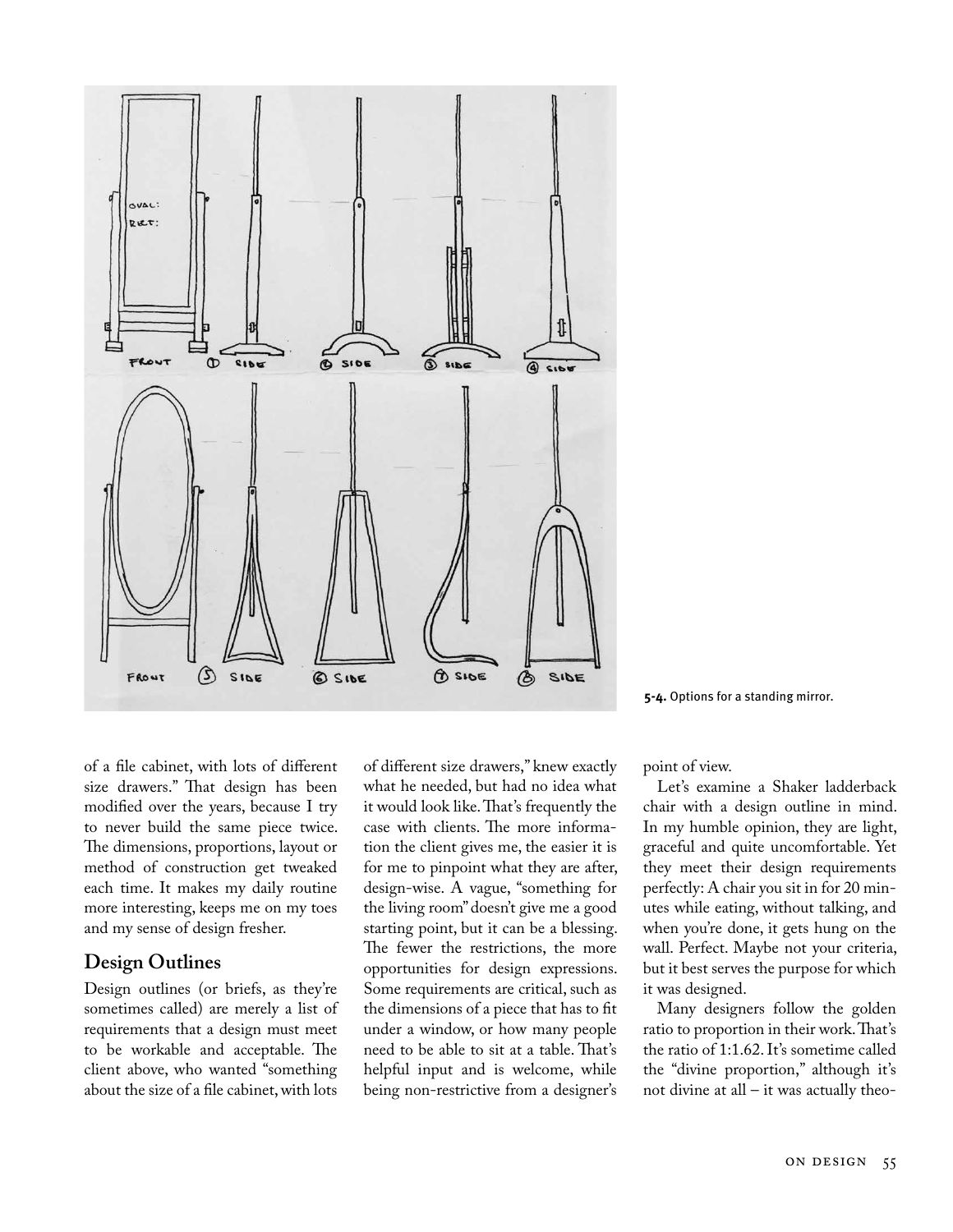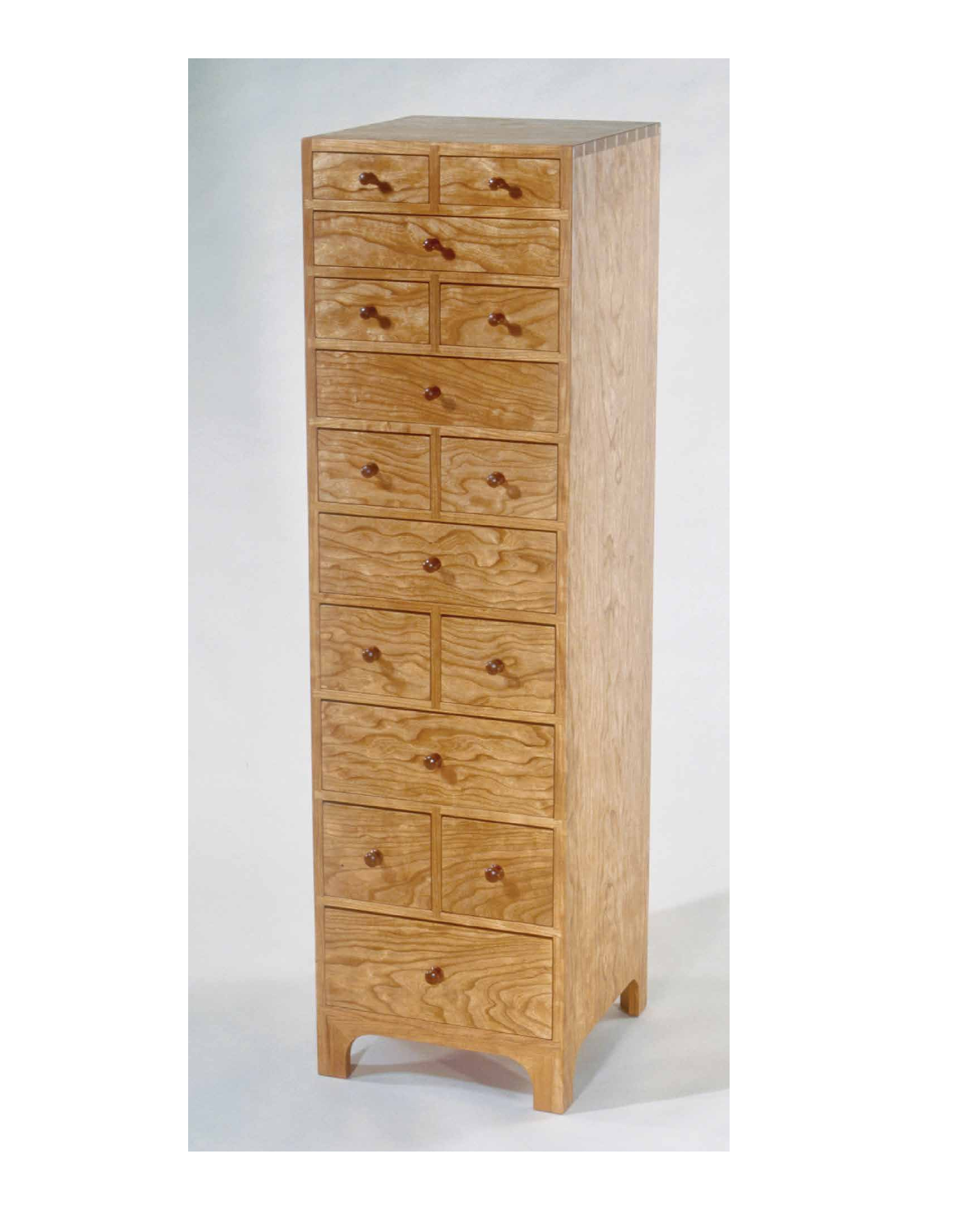

**5-6.** Shaker ladderback chair.

rized by the ancient Greeks. It is, however, a very pleasing rectangle. Many buildings, windows, frames and furniture designs are proportioned by means of the golden ratio, also know by the Greek letter phi, or Φ. If you're building a special piece, this is a great place

**5-5.** My 15-drawer chest. This piece has become my signature design. DENNIS GRIGGS PHOTO.

to start your design process.

In my opinion, though, a whole room full of phi-proportioned cases is wicked boring. Apparently the Shakers thought so, too. Some of their case pieces are proportioned that way, but not many. Remember that function and utility were first and foremost in their design criteria, not beauty. Look at the tall cupboard in Figure 5-7; it's only 18-1/2" (47cm) wide, but more than 6-1/2' (1.98m) tall. It doesn't

come close to that ratio, but it is a thing of beauty. It is tall, austere and extremely functional for the space and purpose it was designed for. So take the golden ratio with a grain of salt. You can't go wrong using it, but don't be limited by it.

A few words on proportion, and material thickness as it relates to the size of the piece being built. It takes a while to develop an eye for determining the correct thickness to incorporate into a given overall size. The tendency for most beginning woodworkers is to purchase 4/4 (2.54cm) stock, mill it down to 3/4" (1.9cm) and use that throughout the entire project, no matter what its size. I've seen small boxes and minute cabinets that look clunky because of the material being too heavy. Likewise, large tabletops. An 8' (2.4m) or 10' (3m) table really wants to have 1" (2.54cm) or even a 1-1/4" (3.2cm) top. As a general rule of thumb, the smaller the item, the more delicate the components, and the larger the pieces, the heavier the individual parts. When in doubt, look at items of similar size to see what thickness the parts are, in order to achieve overall harmony and the most pleasing proportions.

#### **Design Help**

One of my favorite design tools is a proportion scale. This is a small pair of paper or plastic rotating discs, with logarithmic scales along both perimeters, from 1/4" (6.4mm) to 90" (2.28m). They are available from any architectural supply or artist supply store, or online, in both U.S. customary units and metric scales. I use it most often when someone sends me a photo of a piece they'd like reproduced. Straight, head-on photos are best. If I know the size of the piece, or the intended size, I can measure each dimension with an architect's scale. Here is how it works. Someone sends me a photo of a Shaker cupboard; the piece is 6-3/4" (17.1cm)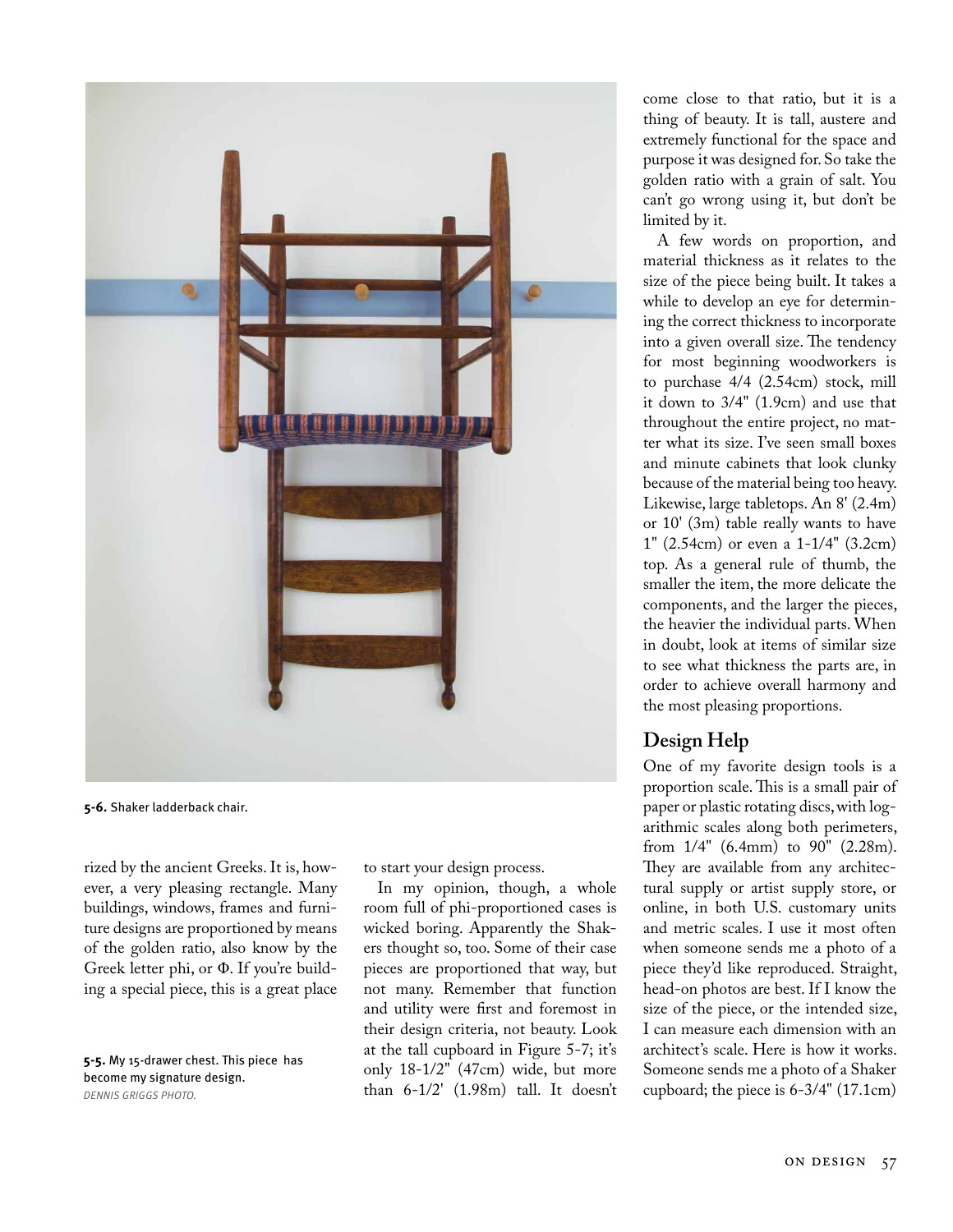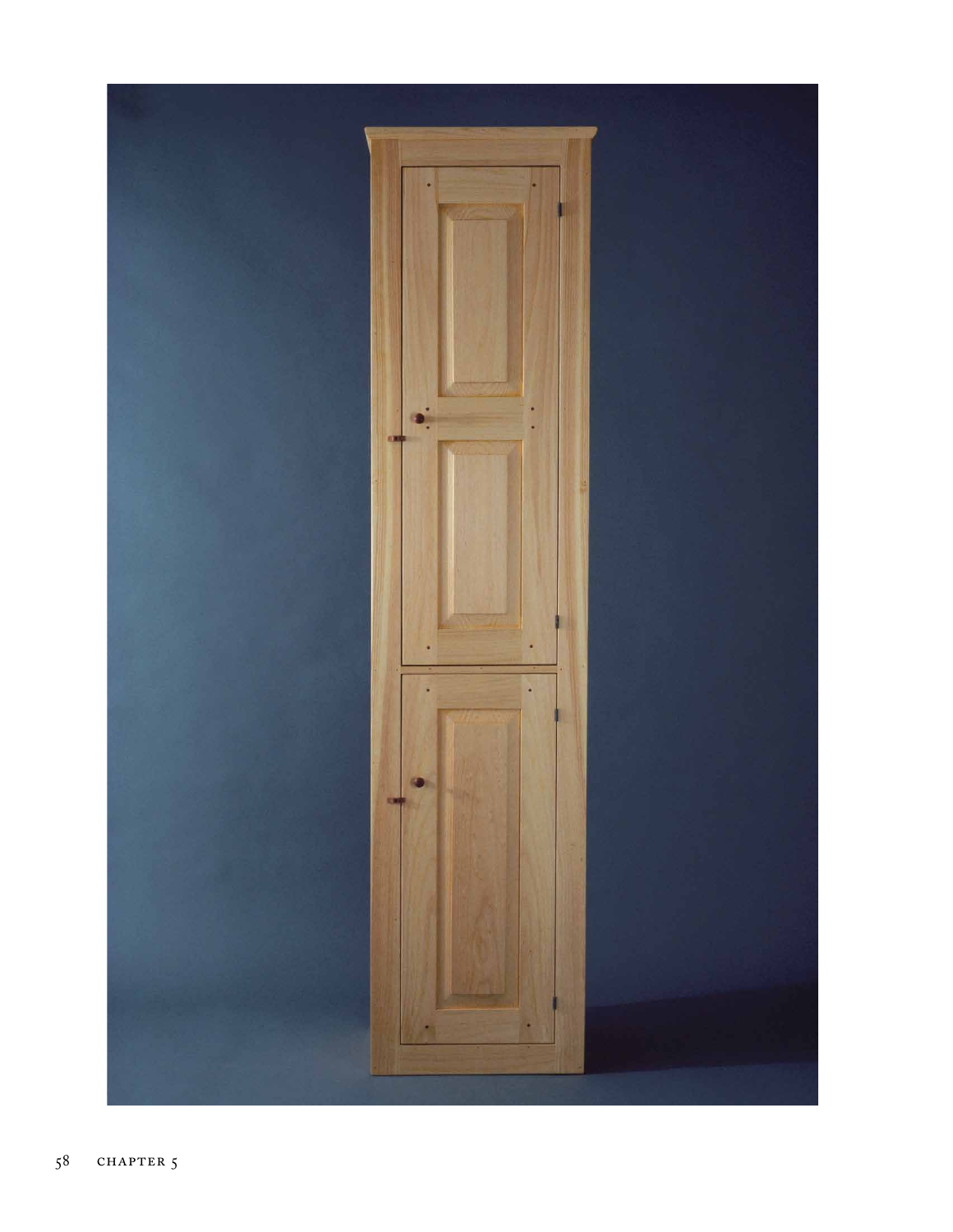tall in the photo. The actual height of the piece is 84" (2.13m). Using the architect's scale, I determine that the largest scale that will fit onto a standard sheet of paper is  $1 - 1/2" = 1' (3.8cm)$ 30.5cm – although metric architectural scales will obviously differ). On the architect's scale, 84" (2.13m) measures 10-1/2" (26.7cm). Using the proportional scale, I set the original size of the photo (6-3/4" or 17.1cm) opposite the intended size (10-1/2" or 26.7cm). The scale reads an increase of 155 percent. I go to my printer/scanner, place the photo inside and set the printer to enlarge to 155 percent. Press the button and voilà – a copy of the size I can use the 1-1/2" equals 1' architect's scale to take all my dimensions directly off the new enlargement.

Then there are the numerous computer-based options; SketchUp seemingly the most currently popular with woodworkers. Others include Autodesk, Fusion 360, TurboCAD, VectorWorks, FreeCAD, OpenSCAD and many others, with new ones coming on the market all the time. Who knows what's next. Programs and applications such as these make it a breeze to draw and help you to visualize how a finished piece will look. This is most helpful if you (or your customers) have trouble conceptualizing anything in 3D. It also helps in working out details, and figuring out how best to assemble a piece. You can configure entire rooms, or show pieces from various angles. It really is amazing and mind boggling what these programs can do. My advice is to check out the SketchUp website (or similar programs of your choice, whatever may appear in the future), to see what you can do, or if that is a method of drawing and designing that you wish to use.

There are a few old standbys that have served me well for decades, which might be of interest if you have access.

#### **5-7.** Shaker tall cupboard.



**5-8.** Architect's or Designer's proportional scale. This tool helps you determine the percentage of increase or decrease working from a specific size.

The first is the book "Architectural Graphic Standards," from the American Institute of Architects (Wiley); the most recent (as of 2018) is the 2016 12th edition. I have the 5th edition, bequeathed to me by my father. The majority of this vast volume is obviously filled with architectural, engineering and construction details. However, there are sections on standard furniture sizes, and a vast assortment of other dimensioned implements and devices. Suppose you were commissioned to build a cabinet for a cello case, a kitchen blender or a stack of folded shirts from a commercial laundry. The standard dimensions are all listed there. It is one of the most-used volumes in my bookcase in the shop.

Another resource I find of immense value is "Humanscale 1/2/3," by Niels

Diffrient and Alvin R Tilley (MIT Press, 1974). For you computer users, this is another one of those old-school gadgets consisting of plastic sheets with cutouts, and an interior rotating wheel, to show various dimensions in both U.S. customary and metric units. It contains a detailed pamphlet, and three two-sided sheets. Sheet one is Body Measurements and Link Measurements; Sheet 2 is Seating Guide and Seat/Table Guide; Sheet 3 is Wheelchair Users and Handicapped & Elderly. The Link side of Sheet 1, for example lists every dimension between the floor and ceiling, and the various items at each height: toe space, 4"-6" (10-15cm); handrail, 36" or 42" (91 or 107cm); minimum door height 78" (198 cm), etc.

Of most use to me over the years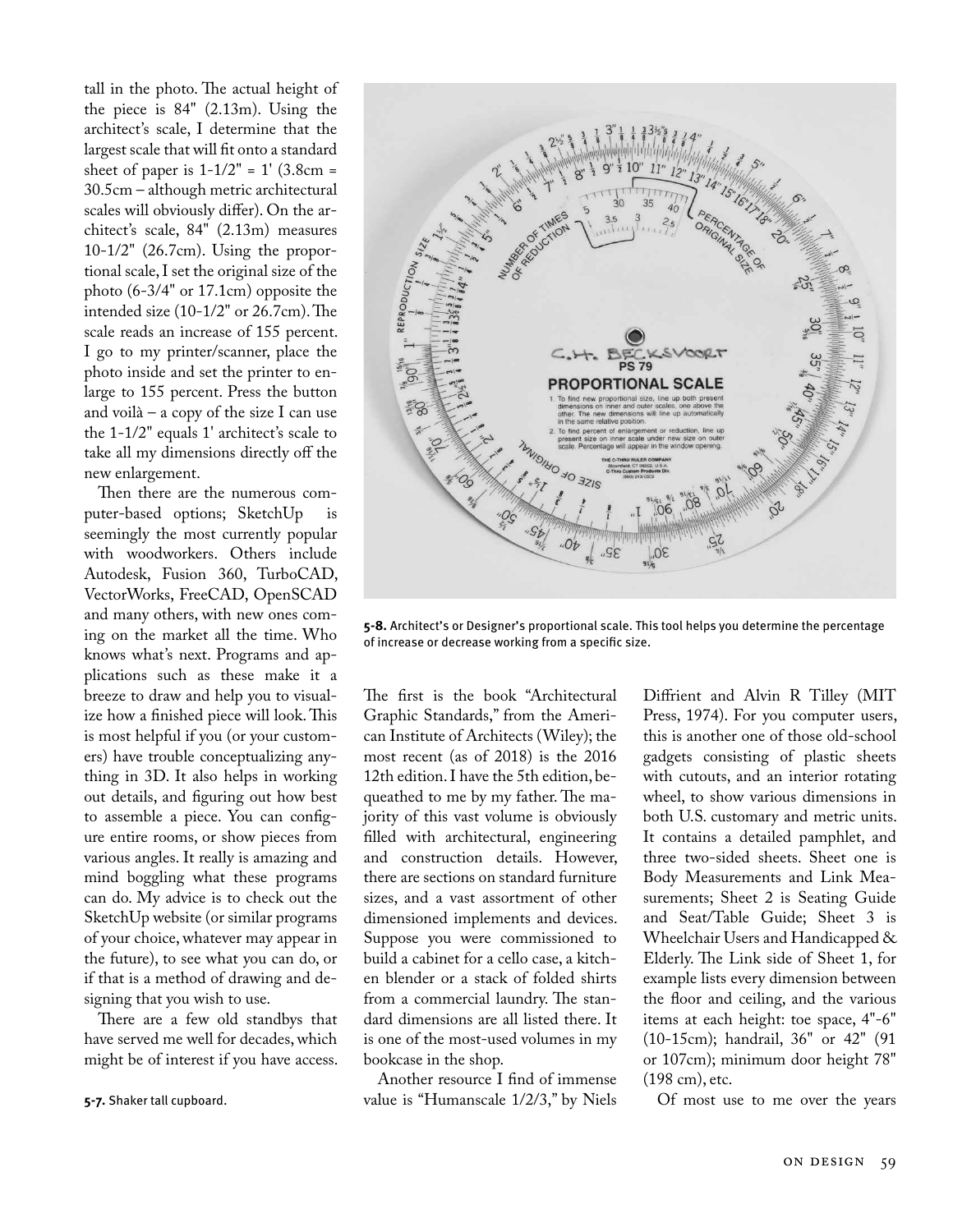

**5-9.** 'Humanscale 1/2/3.' This is probably my most helpful guide to designing for human ergonomics, especially chairs.

has been the seating guide, invaluable when designing chairs. It gives you the seat height, seat length, seat width, seat angle, lumbar support and thoracic support for children of various sizes, small to large females, and small to large males. Of course that varies with the type of chair: straight; executive; lounge; waiting room; and even a variety of vehicular seats (bus, sports car, tractor). "Humanscale 1/2/3" is currently out of print, although some are available used online (but very pricey). Hopefully, someone will resurrect it

– or at least make an app from it. It's invaluable.

You can probably Google any of that information, but it's handy to have right at your fingertips in the shop. I don't keep a computer in the shop because of the dust. My advice? Use whatever design tool works best for you.